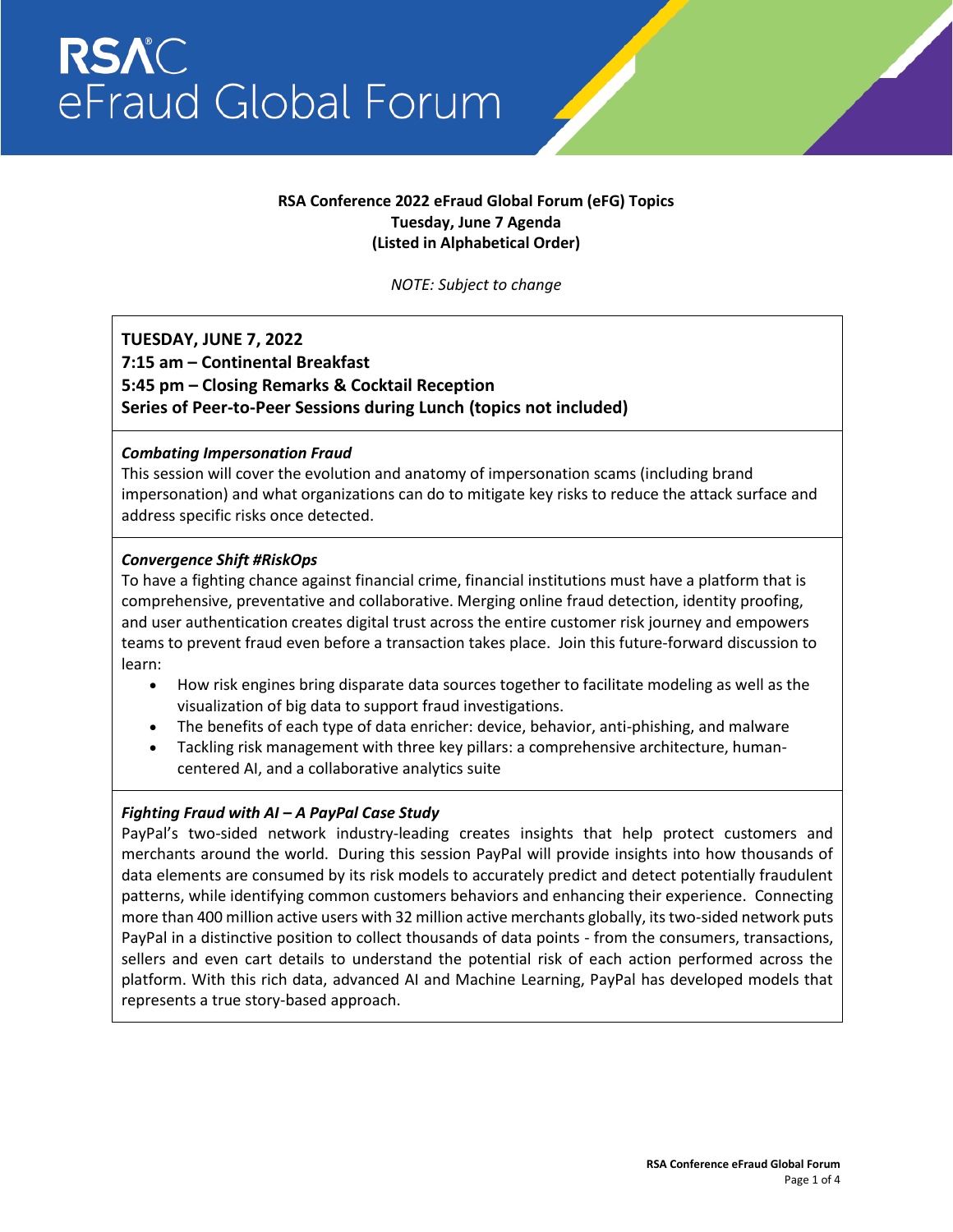# **RSAC** eFraud Global Forum

## *Fraudster Abuse of Legitimate Services*

Many fraud attacks are successful because the fraudsters merely abuse a normal function of a website or process. This includes services set up by business to make things easier or smoother for their customers. In this session we will review a variety of legitimate services abused by criminals who find loopholes and exploit them. We will explore how organizations are fraud-proofing these services, and we will engage attendees to share ideas (often simple ones) that make all the difference.

#### *Fraudster Ecosystem & the Value of Understanding Fraud Attack Kill Chains*

During this session we will first provide a review of the current fraudster ecosystem, including roles, partnerships, operations, etc). A leading organization will then share how they define fraud attack chains to develop strategies and controls to more effectively detect and prevent fraud. A deep dive into kill chain for ATO and gift card fraud will provide specific insight into the why and the how – and lots of ideas to consider for your own programs.

#### *Fraud Threat Landscape*

In this session experts from leading organizations will share the most current and concerning fraud threats – as well as their crystal ball predictions of what we can expect over the next 3 – 6 months…and how to prepare.

#### *The International Takedown of Emotet*

Law Enforcement agencies throughout the world, in partnership with private industry, worked for years to down the world's most damaging and costly malware known as Emotet. Law enforcement will present on the case and share the complexities behind the most comprehensive law enforcement action in the fight against cybercrime.

#### *Mobile Malware Trends*

In this session you will learn how threat analyses on evolving malware and timely implementation of countermeasures help to minimize losses for customers and the organization.

#### *Money Mules War Games – Interactive Hands-On Workshop*

During this interactive, hands-on exercise our team of experts will present a series of money mule scenarios. By evaluating the data at hand as well as data than can be acquired to support your investigation process, you and your team (5-8 eFG attendees) will collaboratively determine if presented use cases are genuine or if they involve money mules. Based on real data and events, our devious scenarios will challenge your skills and force you to make trade-offs between investing further time and resources in the investigation, or make the call – and risk having a false decline. Test your skills, learn from others, and take away new best practices!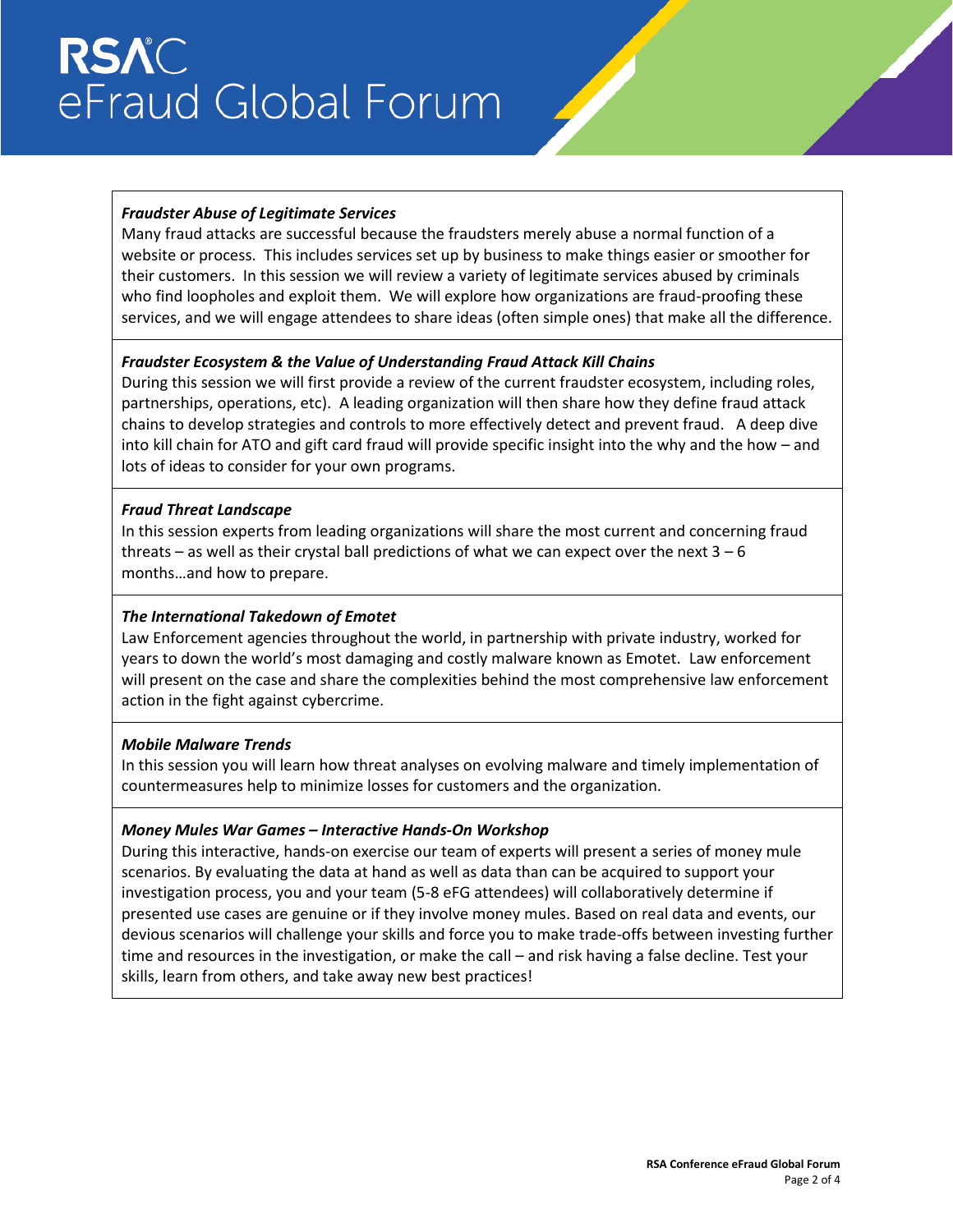# **RSAC** eFraud Global Forum

### *More Client Protection? What to Do About Scams*

The volume of scams and the associated \$ loss is greater than fraud. In many cases, banks don't have to make customers who are victims of scams whole. But now the UK passed guidance that UK banks should make customer whole. Recently, CFPB issued guidance to give customers more protection but it is a FAQ only, and therefore it is not enforceable. During this session we will discuss **what organizations are doing around scams** and whether or not they are changing their approach on making clients whole after scams.

#### *Next Generation Fraud*

Fraudsters are leveraging information gathered from attacks on one industry to exploit other industries. This session will discuss new attack techniques across a variety of industries (including healthcare and social media) – and why it is so important to include a broader (cross industry) view of behavioral patterns and fraud trends.

#### *Preserving Trust in Today's Digital Economy*

It is no surprise that digital transaction growth has been fueled by the introduction of newer digital models and an explosion of new providers offering financial services. Many of these new providers are not always familiar with the intricate regulatory requirements and risk controls necessary to operate a bank-grade trusted service, at scale. Ensuring preservation of the underlying trust model is paramount. Historically, consumers and businesses have looked to traditional financial institutions as their primary trusted provider for financial related activities. But now, with the introduction of PSD2 and open banking initiatives, new financial services platform and API providers are making it possible for any non-financial provider to embed bank-grade level financial products and services into their own offerings. This session will discuss some of these real-time challenges many are facing today as digital-first commerce and banking activities become the norm. We will also share insights as to how to companies are embracing these new innovations whilst balancing the ability to maintain the underlying trust model and prevent unnecessary friction in the new digital economy.

## *Target Cyber Security Takes on Cyber Fraud*

The digital revolution has reduced the barriers of retail fraud and blurred the distinction between online and in store. Hear Target's Cyber Defense leaders share how they used a threat-driven approach to evolve their cybersecurity organization to integrate cybercrime fraud activities. Leading with well-established security best practices and capabilities, Target incorporated fraud within the security umbrella to apply structure and shift from traditional reactive fraud practices, to take a proactive approach while ensuring a great guest experience.

#### *Tech Support Scam Case Study: Collaboration that Leads to Enforcement Action*

During this session, Microsoft, Bank of America, USTelecom and the Department of Justice will share their part in developing a case for enforcement action against perpetrators of tech support scams.